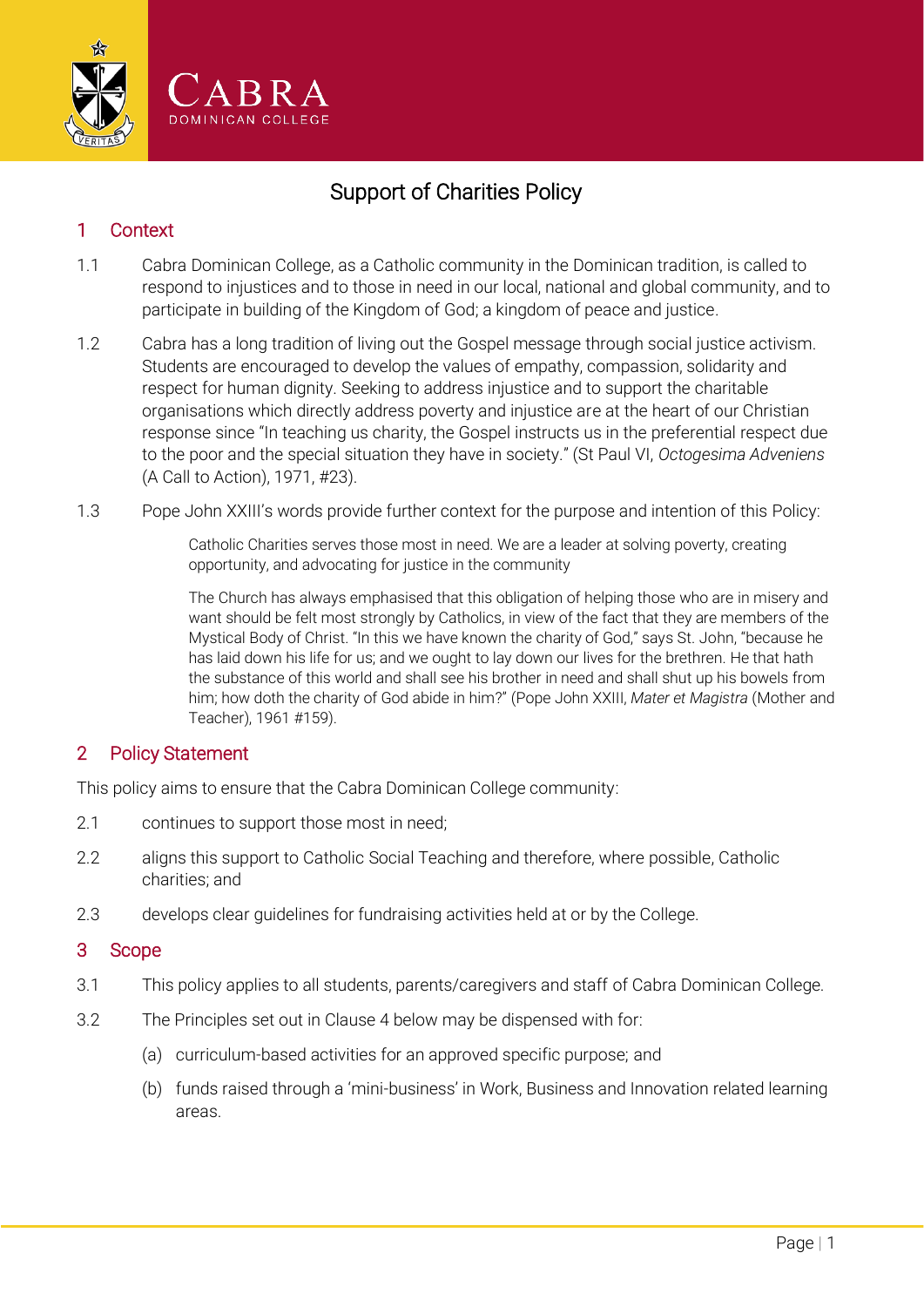

## <span id="page-1-0"></span>4 Principles

- <span id="page-1-1"></span>4.1 The following principles are used to discern what charitable organisations our community should support and how to best focus fundraising efforts:
	- (a) Our priority for whole school-based fundraising, through casual days and supporting activities are for Catholic charities.
	- (b) As our core task is education, our discernment and decision-making processes about which charitable initiatives to support should be seen as an opportunity for educational practice. Where possible, awareness-raising should be the primary focus and fundraising secondary.
	- (c) Any organisation Cabra supports should contribute to a more just world, as articulated in the Gospels and Catholic Social Teaching, and be accountable in terms of where its funds are directed.
	- (d) Priorities for fundraising activity should be afforded to those Catholic agencies which are reliant on wider Catholic community support, or those which relate to and extend the Dominican charism, spirituality and context, such as those promoted by Dominican Congregations.
	- (e) Any charitable event is an opportunity to teach students our imperative to work towards the building of the Kingdom of God; a kingdom of peace and justice.
- 4.2 Fundraising is counter-productive if it causes financial strain on families in our community. Priorities therefore need to be set for practical and ethical reasons.
- 4.3 From time to time, the Cabra community may be called to respond to emergency or extraordinary appeals. Any response:
	- (a) will be at the discretion of the Principal; and
	- (b) should be based on similar principles to those set out in Claus[e 4.1 above.](#page-1-1)
- 4.4 Cabra's formally appointed student leaders play an important role in awareness-raising of social justice issues and the support of charitable agencies. The activities of this group are also guided by the principles outlined in this policy. Individuals or small groups of students who wish to be involved in charitable work are encouraged to nominate for leadership roles or bring initiatives to this group.
- 4.5 Any members of the community who wish to initiate fundraising activities in support of charities or causes other than those nominated as priorities in Claus[e 4.1 above,](#page-1-1) must seek the approval of the Principal. Decisions will be made on a case-by-case basis, taking into account individual circumstances and the number of fundraising activities which have already occurred in a given year. Approval may be restricted to a class, house or year level with an educational component.
- 4.6 Any proposed fundraising initiative should be placed in writing and submitted to the Director of Mission and Identity and the Principal for approval. It is the responsibility of the Director of Mission and Identity to ensure that support for charities complies with the principles set out in this Policy.
- 4.7 Staff members coordinating charitable events should advise the canteen staff if their event or fundraiser involves the sale of food.